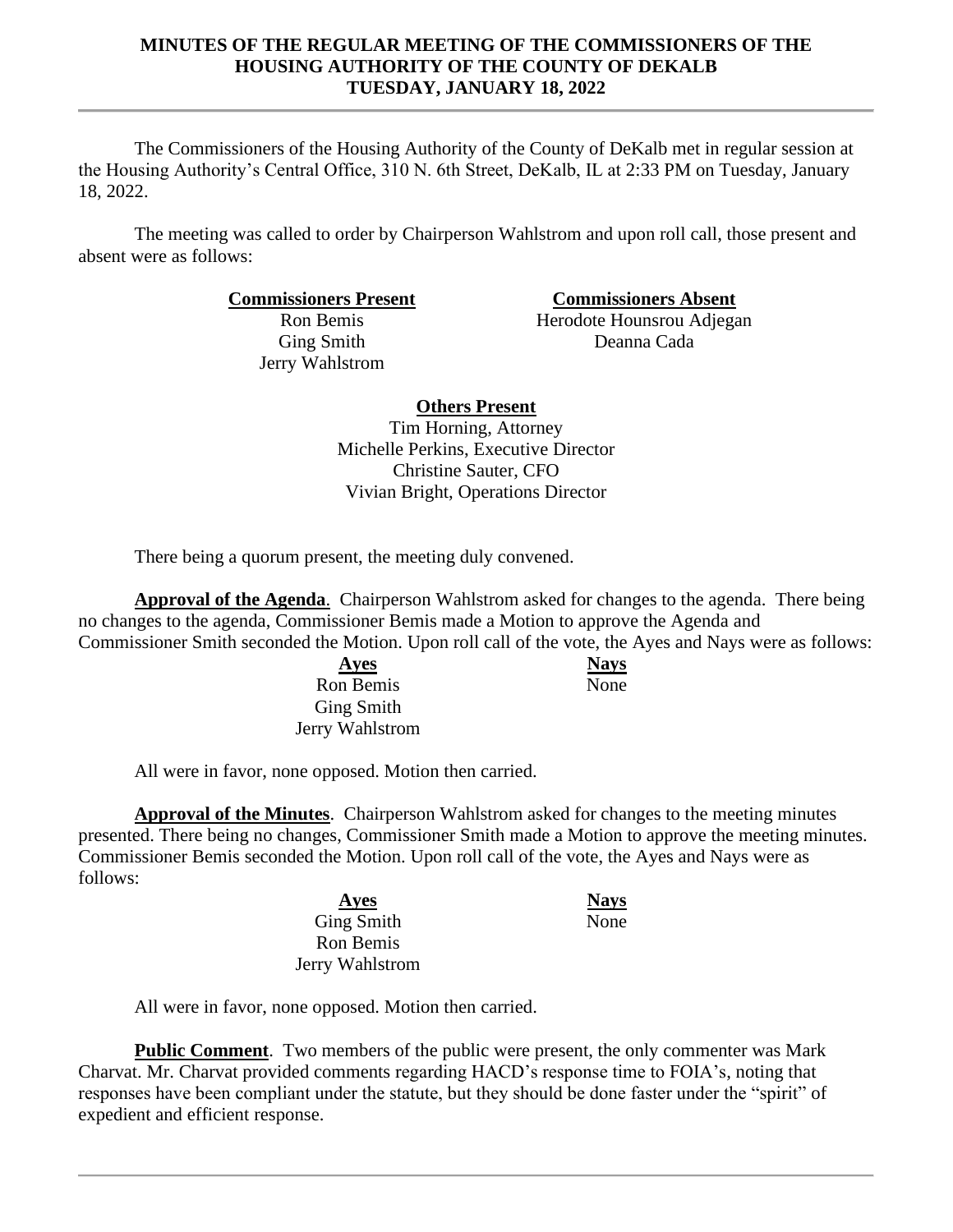### **MINUTES OF THE REGULAR MEETING OF THE COMMISSIONERS OF THE HOUSING AUTHORITY OF THE COUNTY OF DEKALB TUESDAY, JANUARY 18, 2022**

**Financial Report, Bills & Payroll**. The December YTD financials were reviewed and discussed noting that all program earnings are over budget year to date. To provide the Commissioners with information to continue discussion on the FY23 wage budget, staff updated the FY22 budget summary with the preliminary FY23 proposed wage increases and reviewed the data with the Commissioners. Staff will provide wage and benefit detail by program along with the preliminary FY23 agency wide budget at the February board meeting to continue the discussion. Staff updated the Commissioners on the Audit proposals received noting that four staff members reviewed and scored the four proposals. Hawkins Ash CPAs received the highest average score and will be awarded the FY22 audit contract with the option to renew for 3 additional years. The following items were also shared with the Commissioners: Executive Director's evaluation packet was emailed, and hard copy provided at the meeting. Completed ED evaluations are due to CFO on 2/1/2022; the quarterly reports were reviewed; and economic interest statements will be sent to the Commissioners in February via email and regular mail with a new format.

The bills and payroll were submitted to the Commissioners for approval of payment. Commissioner Bemis moved that the bills and payroll be approved as submitted. Commissioner Smith seconded the Motion. Upon roll call, the Ayes and Nays were as follows:

| Ayes              | <b>Nays</b> |
|-------------------|-------------|
| Ron Bemis         | None        |
| <b>Ging Smith</b> |             |
| Jerry Wahlstrom   |             |

All were in favor, none opposed. Motion then carried.

**Report of the Secretary-Treasurer/Executive Director.** *Legal.* Attorney Horning provided an update on current tenant evictions, court actions and applicant administrative reviews in process. Horning noted that he has consulted and assisted ED Perkins with recent FOIA's and has provided responses to recent Public Access Bureau complaints. Horning specifically noted the PAC issued finding dated January 18, 2022, that "the Board did not violate OMA in connection with its November 16, 2021, meeting." Perkins noted that there were no new vacancies in Public Housing for the month of December and that the Housing Choice Voucher Program has returned to normal attrition noting that Staff continues to work diligently to fill the Public Housing vacancies and return to optimal voucher utilization.

*Sunset View Apartments [Hinckley] - Fire.* The site is secured with fencing. Progress is slow due to weather and waiting for the final report from the structural engineer. When additional information is received, the restoration company will resume activity. We estimate activity to begin in mid to late spring.

*Rental Assistance Demonstration [RAD].* No further action with RAD this month.

*Capital Projects.* TSP Air Condensing Unit no longer functions and will need to be fully replaced. Staff is working with the architect on plans and an RFP targeted to go out in late January. Primary focus over the next few months will be on the Civic Water Pipe Replacement project. Initial tenant information meetings were conducted on December 21, 2021. Planning and communication efforts are underway. Staff will be working on timelines and relocation strategies in the next month. Work on the first floor has already begun.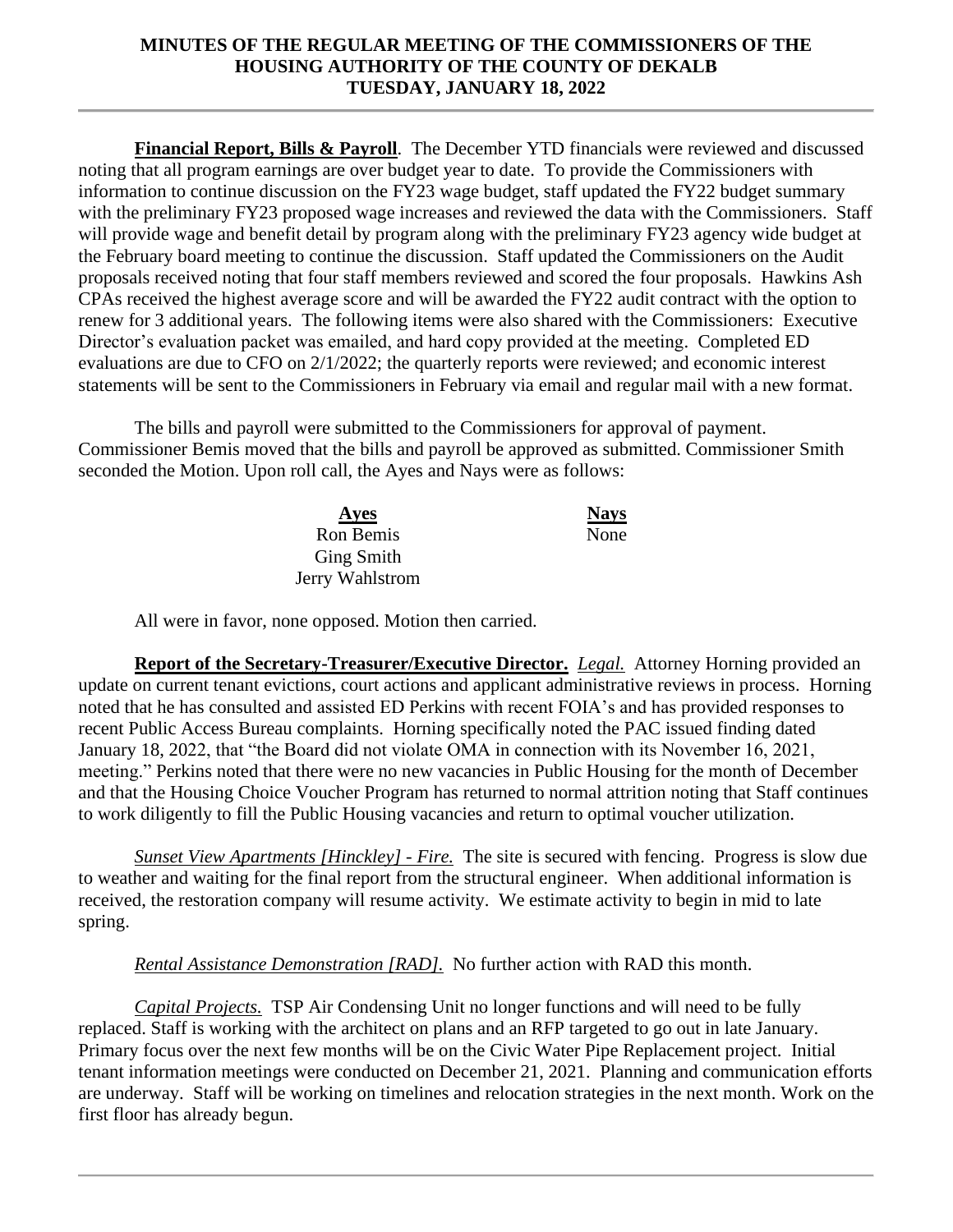#### **MINUTES OF THE REGULAR MEETING OF THE COMMISSIONERS OF THE HOUSING AUTHORITY OF THE COUNTY OF DEKALB TUESDAY, JANUARY 18, 2022**

*Housing Needs – project discussion.* No update.

Perkins reviewed some general items recapping leasing status of the Emergency Housing Vouchers, the updated FOIA report and upcoming meetings.

**Reports of Committees**. None

**Resolutions**: No resolutions were presented to the Board.

**Old Business.** No old business.

**New Business***.* No new business.

**Adjournment**. There being no further business to come before the Commissioners, Chairperson Wahlstrom asked for a Motion to adjourn the regular meeting. Commissioner Smith made a motion to adjourn. Commissioner Bemis seconded the Motion. The Ayes and Nays were as follows:

> **Ayes Nays** Ging Smith Ron Bemis Jerry Wahlstrom

All were in favor, none opposed. Motion then carried.

The meeting was adjourned at 3:29 PM until the regular meeting scheduled to take place, in person on Tuesday, February 15, 2022, at 2:30 PM at 310 N, 6<sup>th</sup> Street, DeKalb IL 60115.

**CHAIRMAN** 

\_\_\_\_\_\_\_\_\_\_\_\_\_\_\_\_\_\_\_\_\_\_\_\_\_\_\_\_\_\_\_\_\_

None

(SEAL)

ATTEST:

\_\_\_\_\_\_\_\_\_\_\_\_\_\_\_\_\_\_\_\_\_\_\_\_\_\_\_\_\_\_\_ SECRETARY-TREASURER